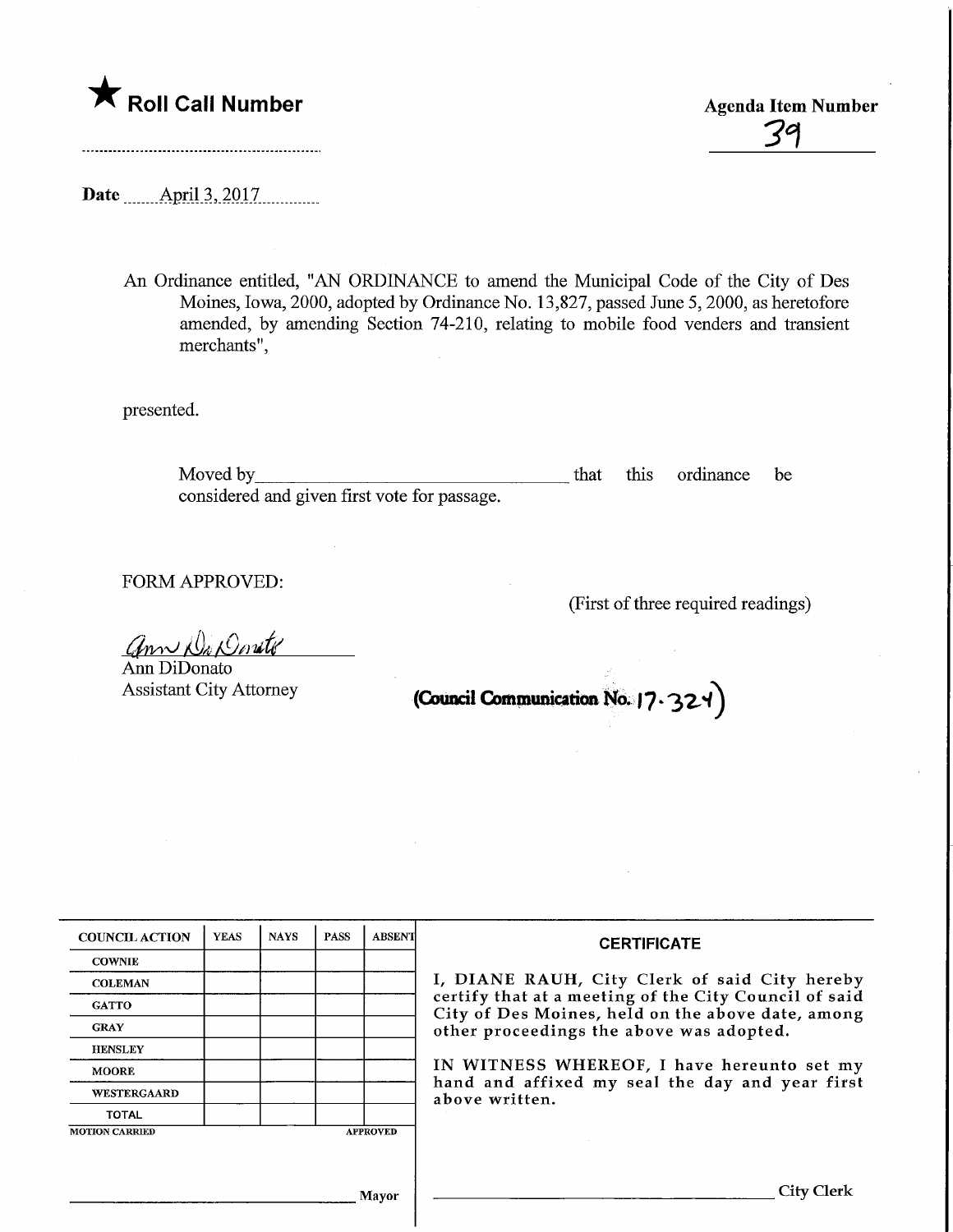ORDINANCE NO.

AN ORDINANCE to amend the Municipal Code of the City of Des Moines, Iowa, 2000, adopted by Ordinance No. 13,827, passed June 5, 2000, as heretofore amended, by amending Section 74-210, relating to mobile food venders and transient merchants.

Be It Ordained by the City Council of the City of Des Moines, Iowa:

Section 1. That the Municipal Code of the City of Des Moines, Iowa, 2000, adopted by

Ordinance No. 13,827, passed June 5, 2000, as heretofore amended, is hereby amended by

amending Section 74-210, relating to mobile food venders and transient merchants, as follows:

## Sec. 74-210. Mobile Food Venders and Transient Merchants.

This article is being adopted as a pilot project for a limited duration, after which the city council will determine whether to repeal this article or to make changes to this article, as appropriate.

- (a) Mobile venders operating mobile vender vehicles, as defined in article V of chapter 78 of this code, and transient merchants, as defined in article III of chapter 78 of this code, may be located or operated only in the following parks:
	- (1) Greenwood Park.
	- (2) Ashworth Park.
	- (3) Union Park.
	- (4) Grandview Park.
	- (5) Ewing Park.
	- (6) MacRae Park.
- (b) Mobile vender vehicles and transient merchant push carts, structures, and vehicles may only be located in a parking space designated by a sign for mobile food venders within the paved parking lot or park road. Use of such designated parking spaces are on a first-come first-serve basis each day. No other parking space or parking on unpaved areas within the parks may be used for mobile vender vehicles or transient merchant push carts, structures, or vehicles. Mobile venders and transient merchants are not allowed to place any items within the park, other than the mobile vender vehicle, such as tables or chairs.
- (c) Mobile vender vehicles and transient merchant push carts, structures, and vehicles are only allowed in the above-designated parks during the days of the year when permanent restrooms are open to the public in such parks and only during hours when the park is open to the public.
- (d) Every mobile food vender operating or locating a mobile vender vehicle within the designated parks must have a current mobile vender license issued in compliance with article V of chapter 78 of this code and operate in compliance with all license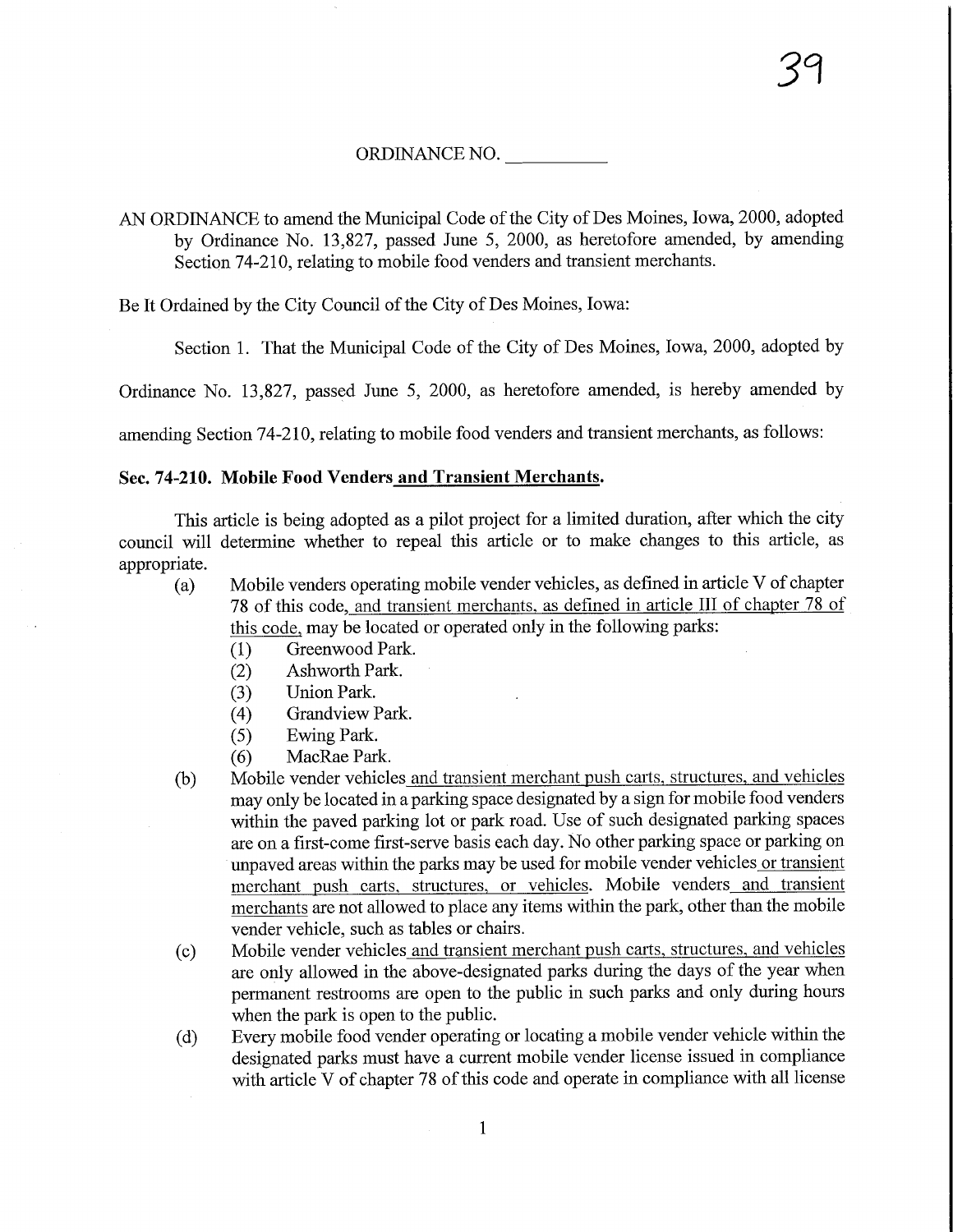and article V of chapter 78 requirements. Every transient merchant operating or locating a push cart, structure, or vehicle within the designated parks must have a current transient merchant license issued in compliance with article III of chapter 78 of this code and operate in compliance with all license and article III of chapter 78 requirements.

- (e) Every mobile food vender and transient merchant operating or locating a mobile vender vehicle within the above designated parks must have a mobile food vender or transient permit issued by the park and recreation director. An application for such permit must be made by submitting an application on a form provided by the department at least three business days prior to use. The application must include a copy of the applicant's mobile vender or transient merchant license issued by the city clerk and payment of the application fee of \$200 for an annual permit or \$25 per day for a one day permit. Annual permits shall be in effect for one year, or portion thereof, from April 1 through October 31 of each year and are in effect only during the time periods when the requirements of subsection (d) above are met. The park and recreation director may designate dates within the permit period during which mobile venders are prohibited from operating within the designated parks.
- (f) The permit must be displayed within the mobile vender vehicle or on the transient merchant push carts, structures, and vehicles in a manner such that it is readily visible to all persons seeking to conduct business with the mobile vender.
- (g) Upon complaint or a reasonable suspicion that a permittee or the permittee's employees or agents has furnished any false information in its application or has violated or failed to comply with any of the requirements of this article or chapter 78 of this code, or any other provisions of this code, the suspension or revocation provisions in section  $78-93$  or  $78-211$  of this code, as applicable, shall apply, with the park and recreation director or director's designee in substitution for the city clerk or city clerk's designee.
- (h) Section 74-178 does not apply to mobile venders or transient merchants-operating mobile vender vehicles.
- (i) Notwithstanding subsection 74-210(a) above, pushcarts as defined in Section 78- 61 of this code may be located or operated at The Hub Spot pursuant to a concession agreement approved by the city council and at any city park during a city sponsored event pursuant to a temporary concession permit issued by the director. The requirements of subsection 74-210(b), (c), (d), (e), (f) and (g) above shall not apply to such pushcart operation.
- (i) Notwithstanding subsection  $74-210(a)$  above, up to two mobile vender vehicles or transient merchant push carts, structures, or vehicles licensed under article III or V of chapter 78 may be located in Birdland Marina within the concession area pursuant to a concession agreement approved by the city council.

Section 2. This ordinance shall be in full force and effect from and after its passage and

publication as provided by law.